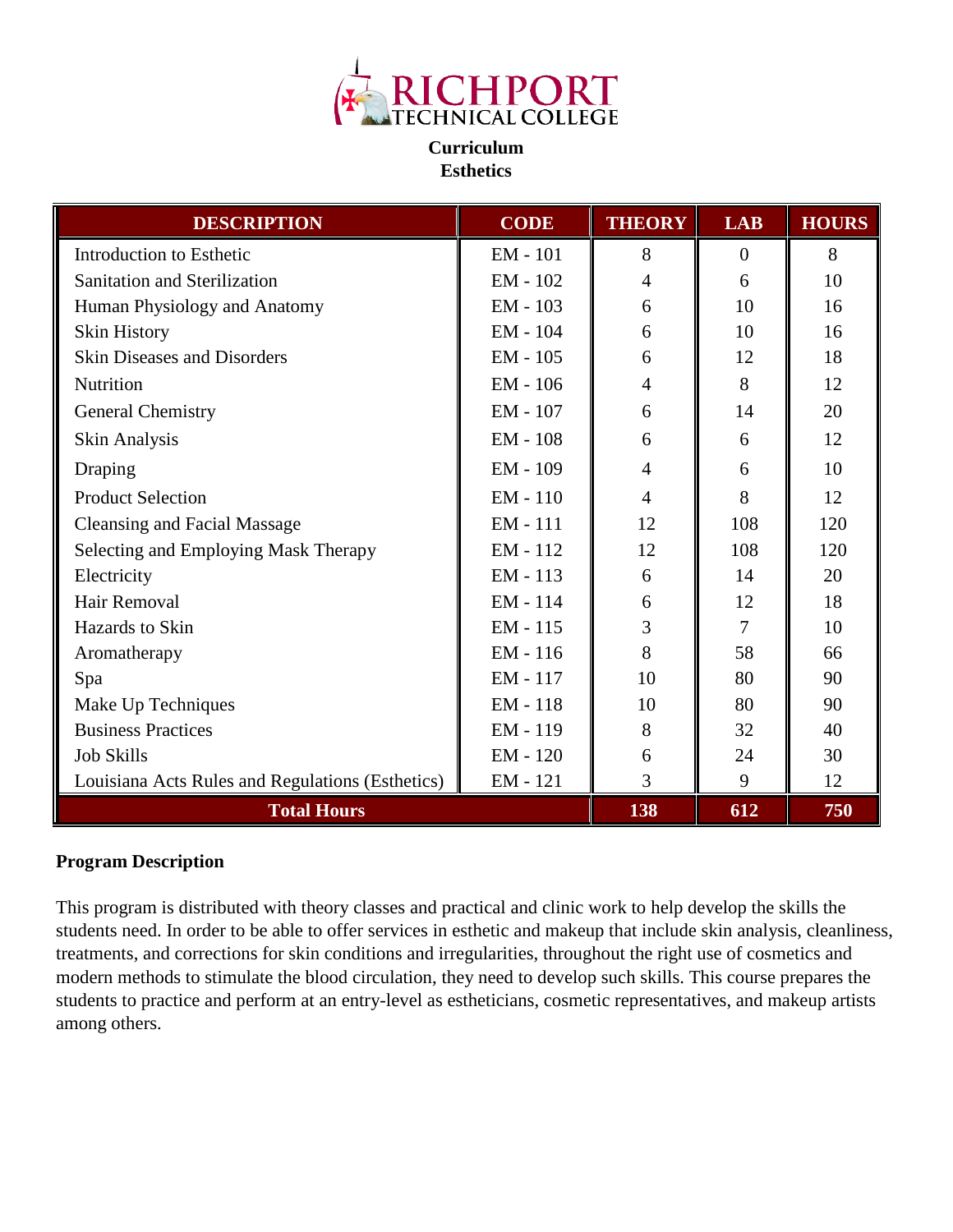## **General Objectives**

To develop a professional within the field of esthetic and make up that can:

 $\triangleright$  Apply the basic skills required to offer esthetic and makeup services according to the actual demand and technologies.

 $\triangleright$  Be able to develop the professional practices on esthetic and makeup as employee or self- employed within the industry.

 $\triangleright$  Improve the personal appearance that leads to success in the attention and attraction of the clientele, as well as maximum personal satisfaction in their achievement as an esthetic and makeup artist.

 $\triangleright$  Promote and better provide the esthetic profession utilizing the best methods and techniques with a qualified personnel to offer these services.

 $\triangleright$  Improve the self-esteem of the people getting the esthetic services.

# **Specific Objectives**

 $\triangleright$  Develop competencies, concepts, theoretical and practical principles for the acquisition of the skills that qualify the students and can make jobs related to the field of esthetic and make up.

 $\triangleright$  Provide the student's competencies and professional tools necessary to be placed and employed in the professional field of esthetic and makeup.

 $\triangleright$  Provide the educational experience that allows the students to be able to classify, appreciate, and gain a value system that reflects their personal and collective tasks.

 $\triangleright$  To grow in the student the concepts of personality that allows them to be developed professionally in their new career of esthetic and makeup.

### **E - 101 Introduction to Esthetics 8 hrs**

This unit covers orientation, school rules, and regulations, familiarization with school facilities and supplies. Also, the histology of esthetics, modus operandi, equipment and materials needed, are going to be discussed as well as professional ethics, behavior, hygiene, and others.

#### **E - 102 Sanitation and Sterilization 10 hrs**

Throughout this unit, the students will be familiar with bacteria and ways of infections, preventions, immunities and body defenses, and methods of infection control. It will provide knowledge and practices in sanitation and hygiene that protect public health.

# **E - 103 Human Physiology and Anatomy 16 hrs**

The students will be familiar with body systems, physical and biochemical functions of humans, integrating the knowledge that can relate to healthy ways. Throughout this unit they will be knowledgeable about the correlation between the areas discussed, worked and developed.

# **E - 104 Skin History 16 hrs**

The composition of the skin, sebaceous glands and sweat glands are going to be examined during this unit as well as skin characteristics, flexibility, humidity, texture, and elasticity. The reaction of the skin while using different products, the muscles and nerves that control the facial area are going to be discussed as well.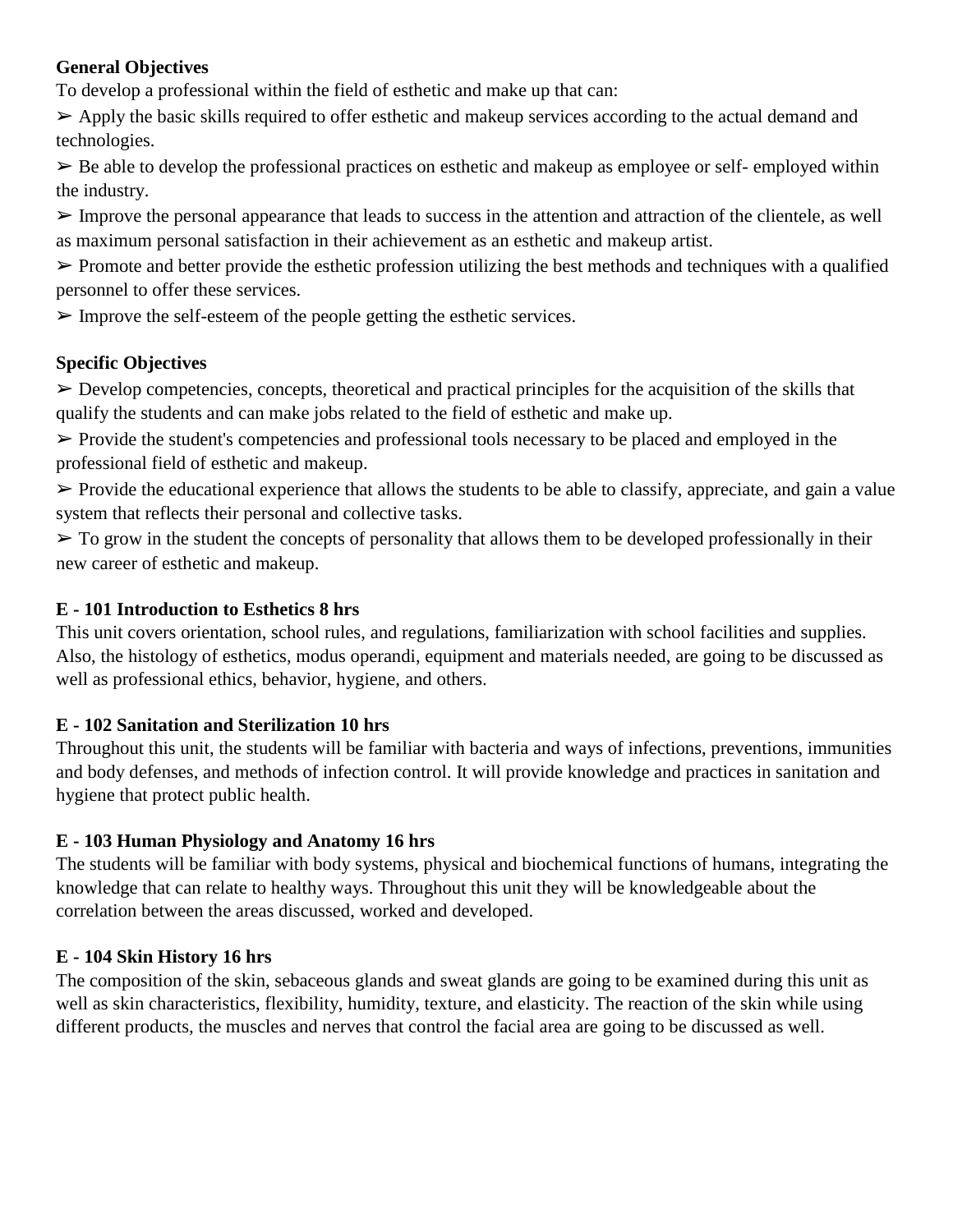#### **E - 105 Skin Diseases and Disorders 18 hrs**

There are many skin diseases and disorders that can affect the appearance of healthy skin and which the esthetician can improve tremendously with some care and treatments. This unit is directed to help esthetic students to recognize the skin problems that can be treated by them such as pimples, acne, blackheads, blemishes, and others. Evaluation and practices will be given to the students for a trough understanding of such practices.

## **E – 106 Nutrition 12 hrs**

Nutrition for healthy skin and longevity is vital. A healthy skin of an esthetician plays a very important role in the future of his/her career. This unit is designed for the students to help them to be familiar with a poor diet that can lead to malnutrition as well as a rich diet that can improve health. Several related subjects are going to be covered during this unit followed by evaluations and practices.

### **E - 107 General Chemistry 20 hrs**

A broad introduction to a variety of concepts in chemistry will be provided to students throughout this unit. Chemistry and matter as related to esthetics; chemical solutions, elements, compounds and mixtures, biochemistry, and the P.H. scale.

### **E - 108 Skin Analysis 12 Hrs**

This unit will help the students to be able to identify the skin types of customer and facial forms. Throughout this unit, they will learn to analyze the skin, client consultation, skin conditions and client preparation for service. With guidance from a professional instructor, students will be guided and evaluated to assure a maximum understanding of the safety precaution and procedures.

### **E -109 Draping 10 hrs**

One of the most important parts before providing a service to a customer is to protect the clothing, hair, and skin. Throughout this unit, students will learn to properly drape a customer for any service to be provided. Evaluations and practices will be given to students to assure the implementation of practices and safety procedures and precautions.

#### **E - 110 Product Selection 12 hrs**

Throughout this unit, students will develop the skill of selecting the right product for each customer need. A variety of skin care products, massage creams, and oils, ampoules, scrubs, on new techniques are available in the market for each purpose. Also, the FDA laws governing cosmetics and cosmetics safety will be applied during this unit.

# **E - 111 Cleansing and Facial Massage 120 hrs**

Client preparation, skin analysis, and consultation, skin types, facial cleansing procedures, facial treatments with or without machines will be taught to students during this unit. Also, it will cover steaming application, pore cleansing (extirpate), pulverize the skin; UV rays application, high frequency, massages, peeling, among others.

# **E - 112 Selecting and Employing Mask Therapy 120 hrs**

Throughout this unit, students will be able to select and employ the right mask therapy for their clients. They will be familiar with the procedures and applications of all types of masks. Safety procedures will be implemented as well as the right care of the same. Practices and evaluations will be given to the students to assure the learning quality of this type of service.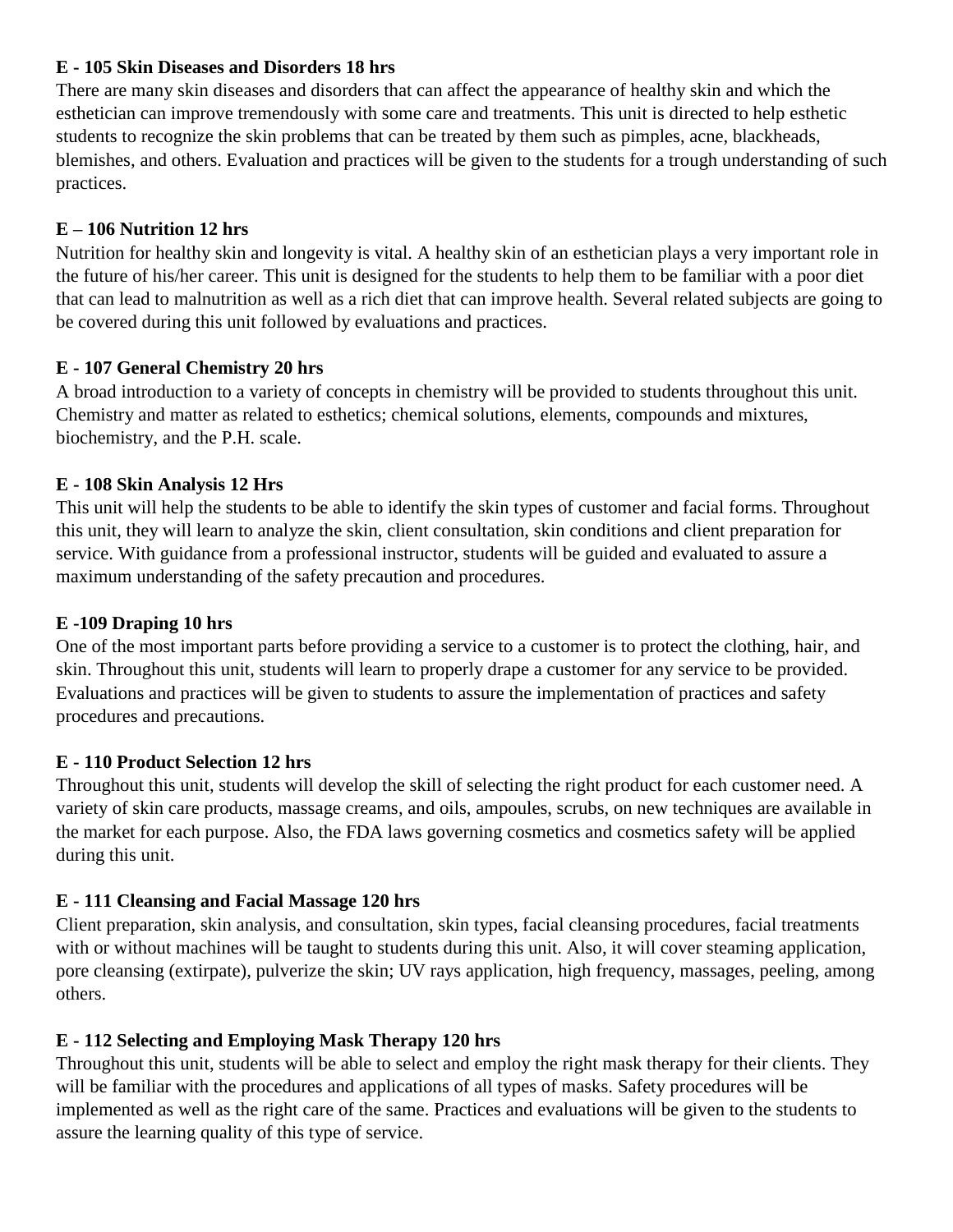## **E - 113 Electricity 20 hrs**

The proper handling of electrical equipment like vapor machines, magnifying lamps, UV rays, use of brushing, spray and suction machines will be discussed throughout this unit. Electricity and its effects on the skin, galvanic current for chemical (desincrustation) and ionic iontophoresis, high-frequency current, among others followed by all safety precautions and procedures.

### **E - 114 Hair Removal 18 hrs**

This will be a theoretical overview of permanent methods (electrolysis, thermolysis, and blend). Temporary methods of hair removal (manual tweezing, depilatory solutions, waxing, strip, and non-strip).

### **E - 115 Hazard to Skin 10 hrs**

This unit is intended to help the students to be able to recognize any chemical agent that can be hazard to skin, causing skin diseases and disorders, as well as physical agents such as radiation (UV/solar, ultraviolet); also mechanical trauma that included friction, pressure, abrasions, lacerations and contusions (scrapes, cuts and bruises). Evaluation and practices will be provided to students throughout the guidance of a professional instructor.

#### **E - 116 Aromatherapy 66 hrs**

Aromatherapy is the practice of using natural oils extracted from flowers to enhance psychological and physical well being. This unit will provide the students the knowledge and skills needed so they can be able to apply efficiency different products for this purpose, based on the clients like and dislikes. A form of alternative medicine aromatherapy is gaining momentum in our society. The students will be guided and evaluated during this unit.

#### **E - 117 Spa 90 hrs**

The teaching and practices of the spa services it is on demand in our modern era. One of the best ways to enhance self-esteem is to lay emphasis on appearance. Throughout this unit, students will learn and practice spa which is made to keep the face and the skin glowing, fresh and young.

#### **E - 118 Make Up Techniques 90 hrs**

Throughout the unit, students will acquire knowledge in color analysis, the morphology of the face, product knowledge, chemistry, and related composition, eyebrow contouring, makeup application, correction and contouring, false eyelashes, eyelash, and eyebrow tinting. Further training required for advanced techniques.

#### **E - 119 Business Practices 40 hrs**

Students will be familiar throughout this unit with the business operation, site planning and designs, accounting, inventory and sales tax, payroll regulations, communication skills, retailing techniques, marketing (advertising and promotion, customer retailing.

#### **E - 120 Job Skills 30 hrs**

Throughout this unit, students will be trained in resume preparation, interviews, letter witting, licensing regulations, job attitudes, professional organization, industry trade, shows, magazines, and career opportunities.

#### **E - 121 Louisiana Act Rules and Regulations 12 hrs**

This unit will provide important information about the Louisiana Act Rules and Regulations to be applied and practice by the students while learning a new career. It will also help them to comply with the same, assuring a